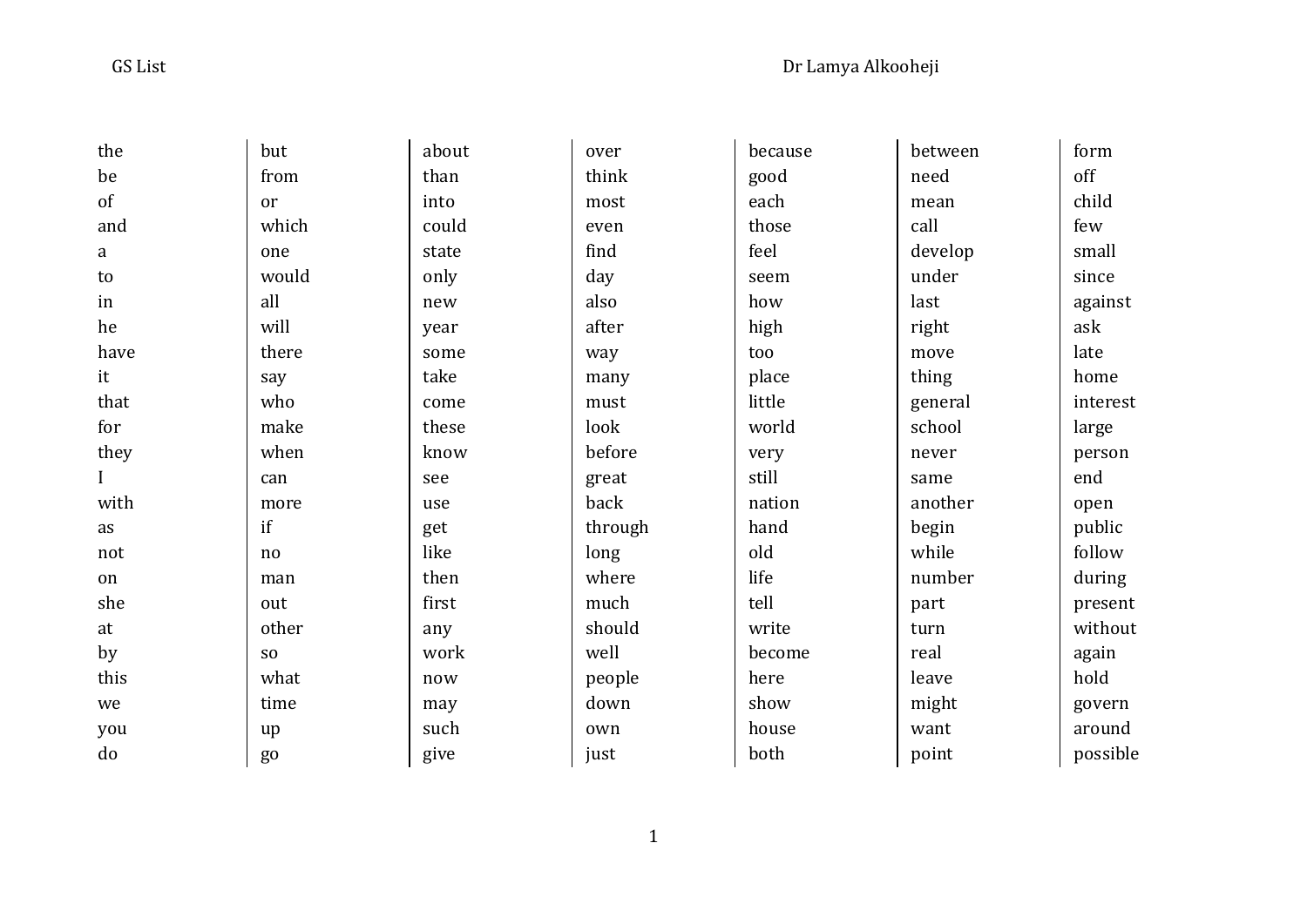| head     | city     | certain   | though    | experience | simple     | effect     |
|----------|----------|-----------|-----------|------------|------------|------------|
| consider | put      | power     | young     | art        | within     | different  |
| word     | close    | pay       | less      | next       | love       | idea       |
| program  | case     | result    | enough    | near       | human      | whole      |
| problem  | force    | question  | almost    | direct     | along      | control    |
| however  | meet     | study     | read      | car        | appear     | condition  |
| lead     | once     | woman     | include   | law        | doctor     | field      |
| system   | water    | member    | president | industry   | believe    | pass       |
| set      | upon     | until     | nothing   | important  | speak      | fall       |
| order    | war      | far       | yet       | girl       | active     | note       |
| eye      | build    | night     | better    | god        | student    | special    |
| plan     | hear     | always    | big       | several    | month      | talk       |
| run      | light    | service   | boy       | matter     | drive      | particular |
| keep     | unite    | away      | cost      | usual      | concern    | today      |
| face     | live     | report    | business  | rather     | best       | measure    |
| fact     | every    | something | value     | per        | door       | walk       |
| group    | country  | company   | second    | often      | hope       | teach      |
| play     | bring    | week      | why       | kind       | example    | low        |
| stand    | center   | church    | clear     | among      | inform     | hour       |
| increase | let      | toward    | expect    | white      | body       | type       |
| early    | side     | start     | family    | reason     | ever       | carry      |
| course   | try      | social    | complete  | action     | least      | rate       |
| change   | provide  | room      | act       | return     | probable   | remain     |
| help     | continue | figure    | sense     | foot       | understand | full       |
| line     | name     | nature    | mind      | care       | reach      | street     |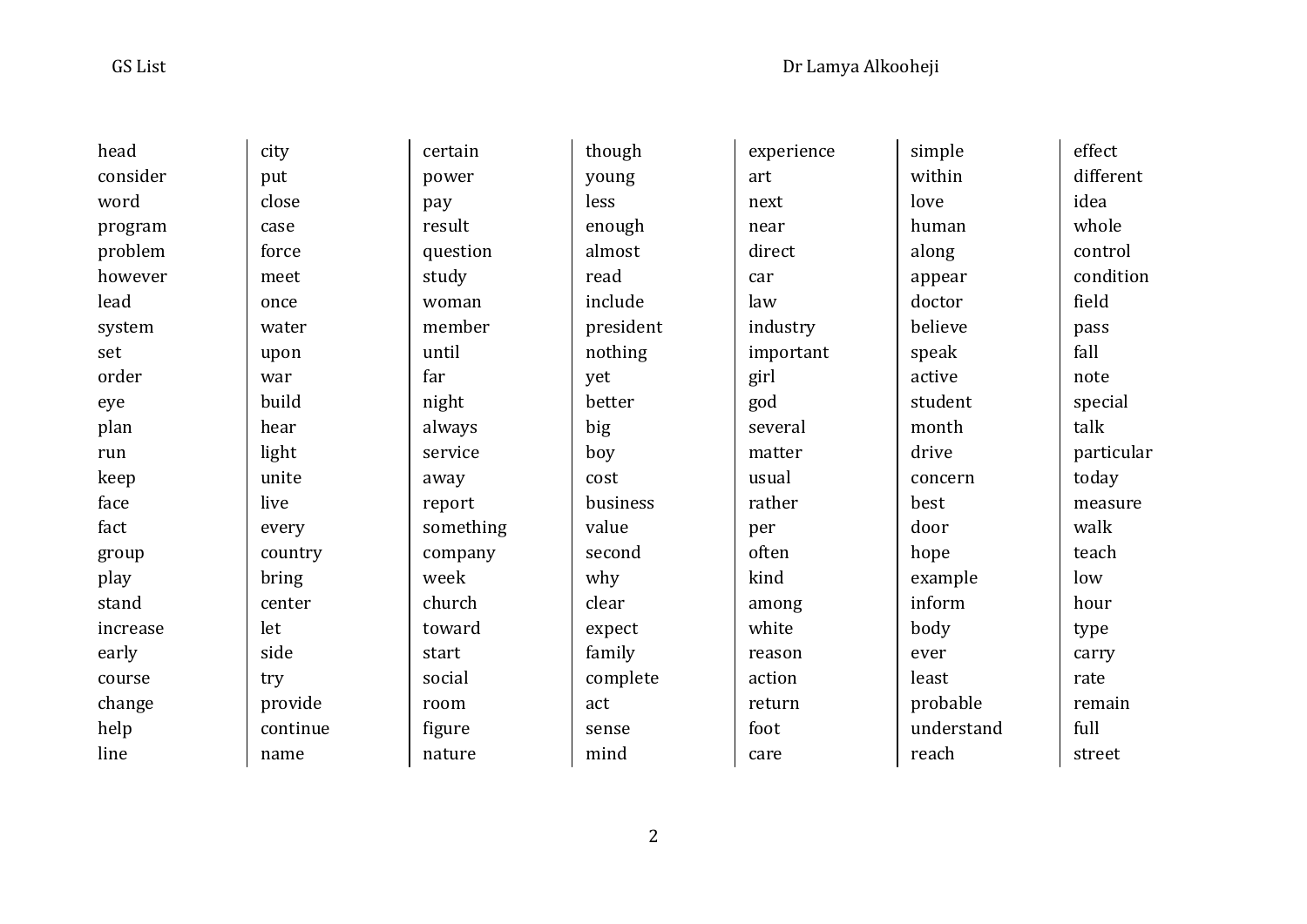sit

 easy although record determine level local sure receive thus moment spirit train college religion perhaps music grow free cause serve age book board recent sound office cut step class true history position above strong friend necessary add court deal tax support party whether either land material happen education death

 agree arm mother across quite anything town past view society manage answer break organize half fire lose money stop actual already effort wait department able

 political learn voice air together shall cover common subject draw short wife treat limit road letter color behind produce send term total university rise century

 success minute remember purpose test fight watch situation south ago difference stage father table rest bear entire market prepare explain offer plant charge ground west

 picture hard front lie modern dark surface rule regard dance peace observe future wall farm claim firm operation further pressure property morning amount top outside

 piece sometimes beauty trade fear demand wonder list accept judge paint mile soon responsible allow secretary heart union slow island enter drink story experiment stay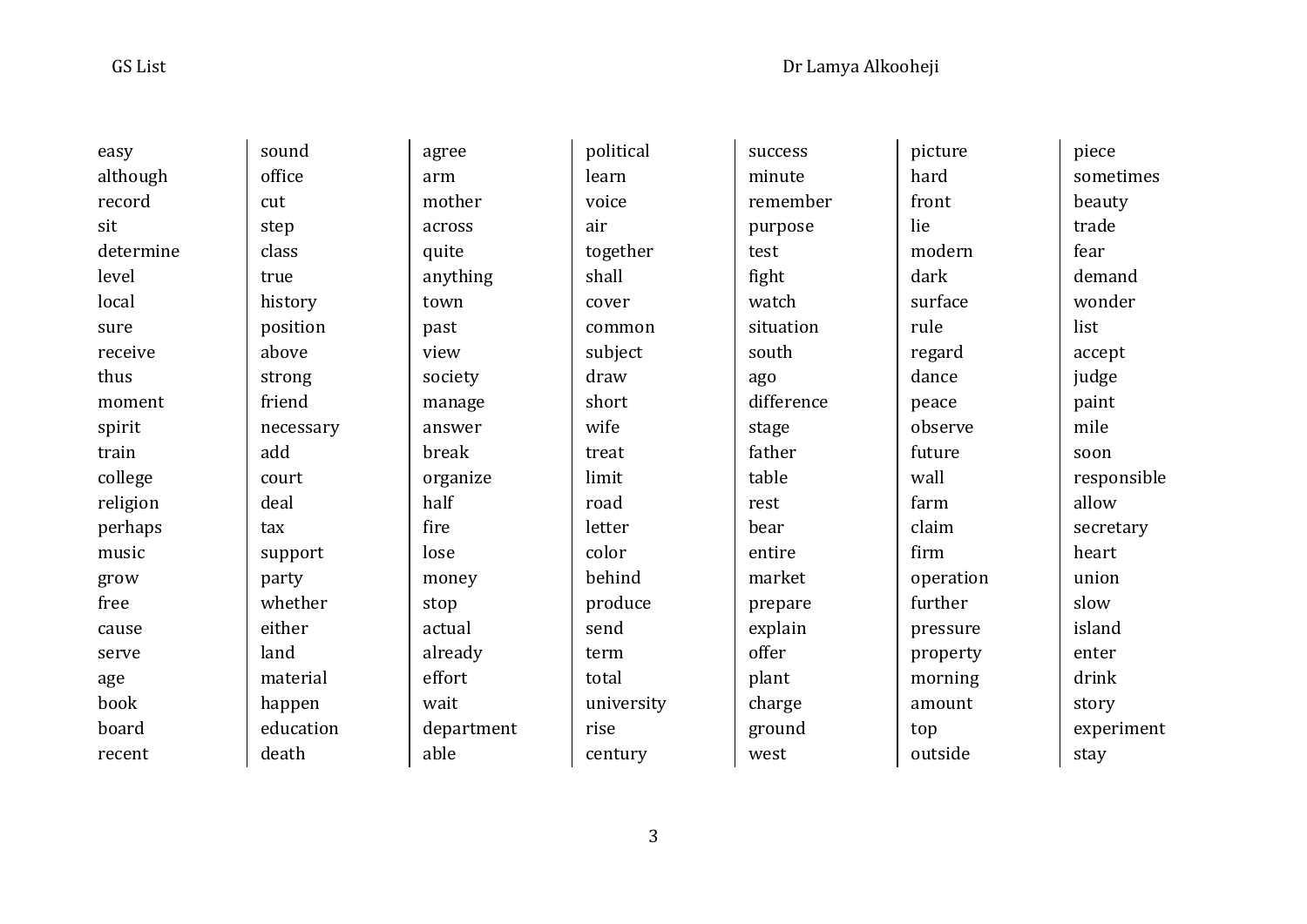paper space apply decide share desire spend sign therefore various

 visit supply officer doubt private immediate

 wish contain feed raise describe ready horse son exist

 north suggest station effective food deep wide alone character english happy critic unit product respect drop nor fill cold represent sudden basic kill fine trouble

 single heavy attempt origin standard everything committee accord remark except employ

mark

press

 moral black red bad earth

 else mere die

basis

 equal east event  defense smile river improve game detail account cent sort reduce club buy attention ship decision wear inside win suppose ride operate realize sale choose park

 square vote price district dead foreign window beyond direction strike instead trial practice catch opportunity likely recognize permit serious attack floor association spring lot stock

 lack hair science relation profession pattern quick medical influence occasion machine compare husband blue international fair especially indeed imagine surprise average official temperature difficult sing

 hit tree race police touch relative throw quality former pull chance prove argue settle growth date heat save performance count production listen main pick size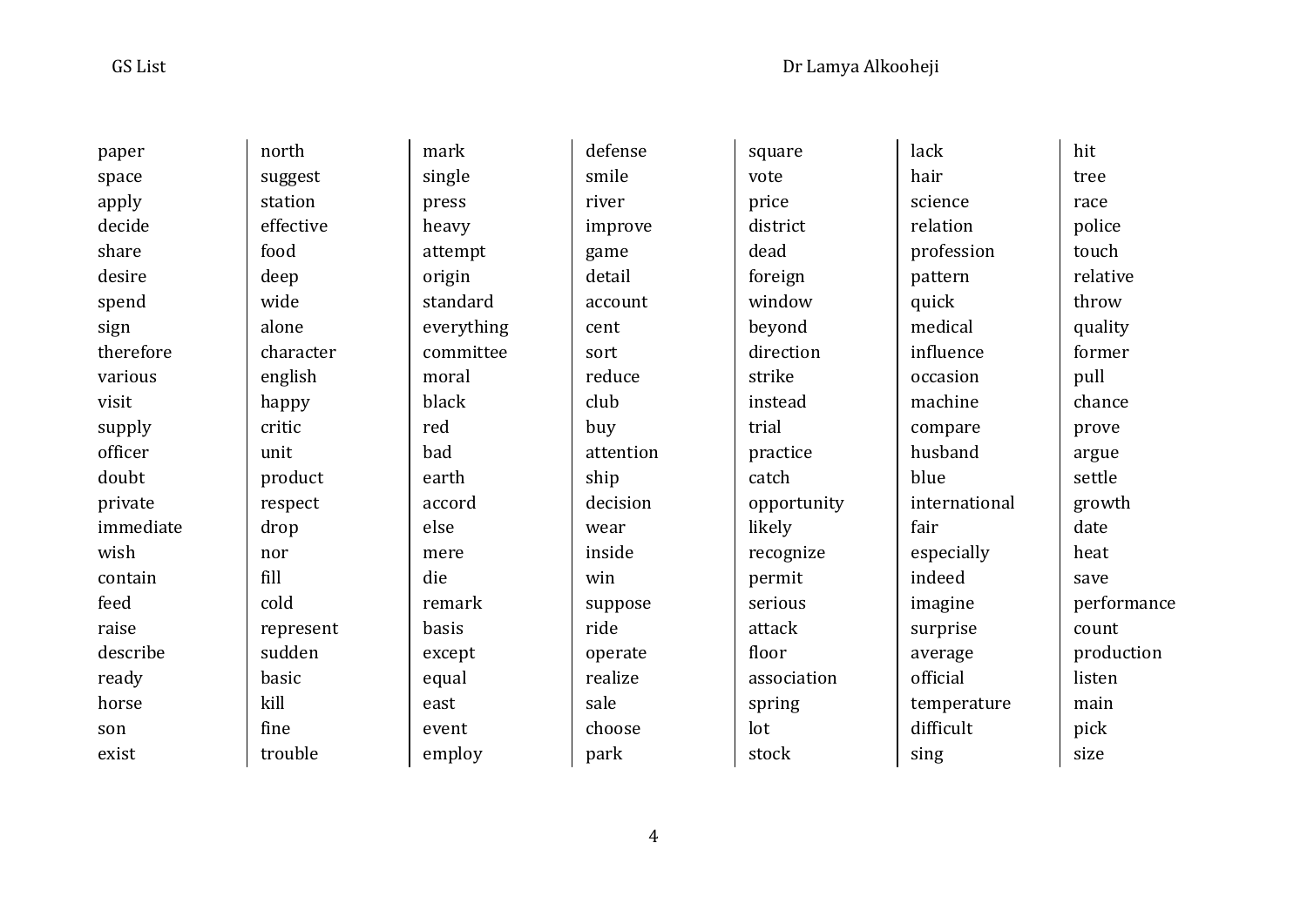cool army patient combine summer hall slight command enjoy length proper express health chief evening store language degree lay current gun dog hotel strange separate

 boat fail clean dress anyone gain pain object knowledge depend relate below dollar advance shape arrange population yes sell mention dry check poet sleep join

 hot bed electric dream due season manner

 fit left

 progress neither strength notice finish opinion bill

 western truth wrong travel suit bank exact honor brother

 quiet marry corner handle danger hospital pool promise blood shoot scene arrive film base freedom bar maybe hang suffer rock loss burn

 literature manufacture frequent

 sun audience essential glass prevent poem poor inch song skill post popular radio animal conscious worth eat election faith wave murder model forget extend edge

 distance memory recommend division staff leg discussion address fly dependent ball shake frame extreme engineer thick comfort latter camp oil discover examine difficulty tooth middle

 choice refer enemy practical marriage bridge declare lady cross daily afternoon attend director balance wash capital speed block citizen mouth hill green please motor

agency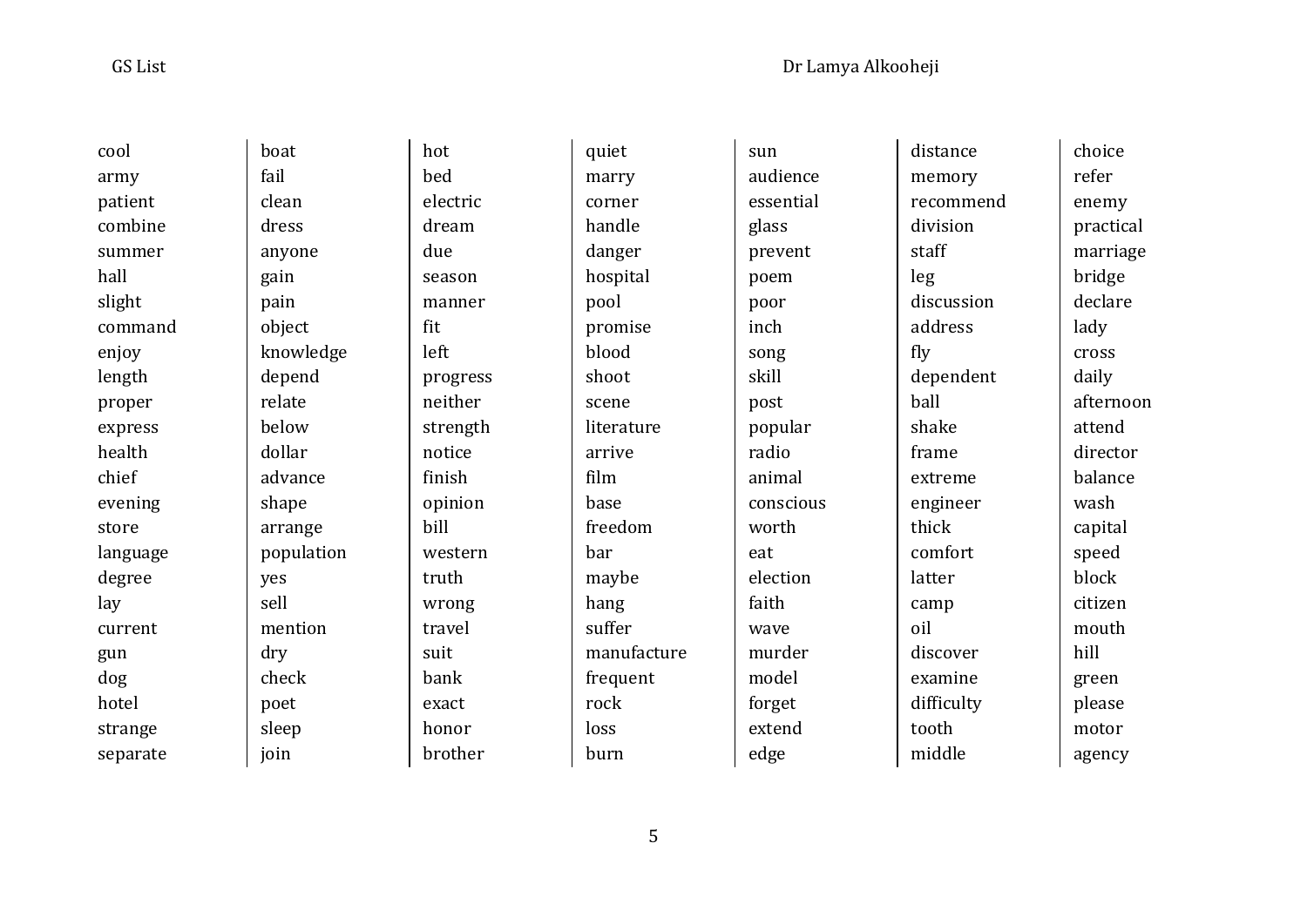encourage governor worry affair shoulder bright mass sample pretty repeat roll push trip council clothe parent forward sharp straight gas weight discuss fix load master

 whatever round rapid laugh finger spot propose shop broad replace reply extent lock employee ahead sight spread wind approve destroy none pound fame importance reflect

 advantage match regular wage refuse existence hardly perform exercise mountain youth behavior newspaper secret ability justice reasonable circle

 title tend

 thin coat bit

 sea soft

solid page weapon fast representative search pure escape crowd stick telephone avoid garden favor news unless dinner someone signal yard ideal warm miss shelter soldier

 article cry captain familiar seat guest weak excite king everyone wine hole duty beat perfect bottom compose battle expense cattle flow kitchen dust bottle admit

 tear tire expression exception application belong rich failure struggle instrument variety narrow theater collection rain review preserve leadership clay daughter fellow swing thank library fat

 reserve tour nice warn ring bitter chair yesterday scientific flower wheel solution aim gather invite moreover fresh forest winter box belief ordinary impossible print gray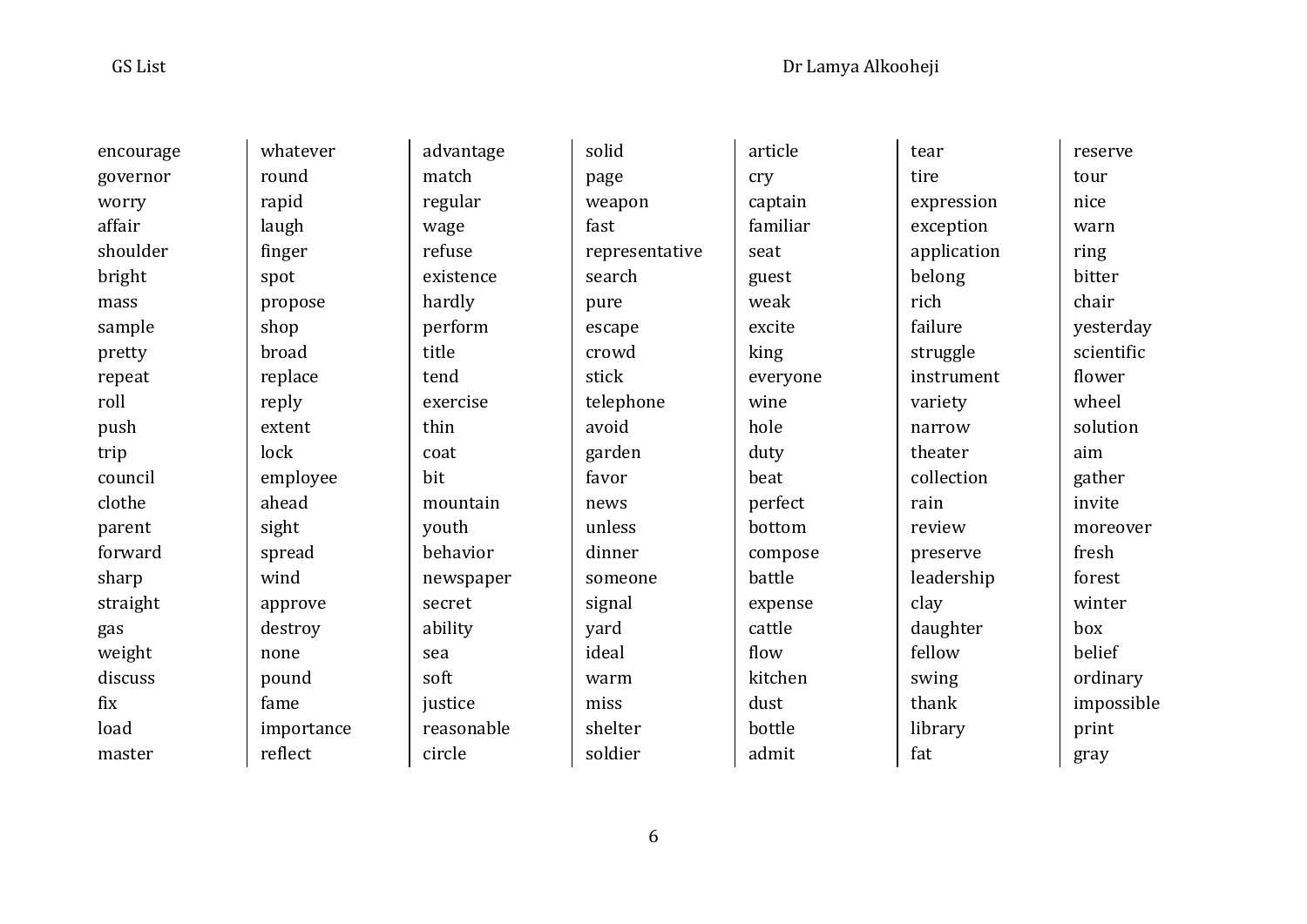taste lip speech reference stain connection otherwise stretch knife village blow mistake sweet shout divide guard worse exchange rare commercial request appoint agent dependence bird wild motion guess seed fashion loan correct plain mail retire prefer safe evil double wood empty baby advise content sport lift literary curious

 neighbor opposite tie flat message neck hate dirt delight trust nobody valley tool presence cook railroad minister coffee brush beside collect guide luck profit lord everybody prison

 soil key

 cloud slave chairman distinguish introduce urge blind arise upper curve membership entertain soul neighborhood friendly pair stone lean protect advertise mystery welcome knee

 jump snake stream avenue brown disease hat excellent formal snow sheet somehow unity sky rough smooth weather steady threaten depth oppose deliver ancient pray adopt

 birth appearance universe busy hurry coast forth smell furnish female hide wire proposal ought victory quarter engine customer waste fool intend intention desk politics passage

 lawyer root climb metal gradual hunt protection satisfy roof branch pleasure witness loose nose mine band aside risk tomorrow remind ear fish shore operator civilize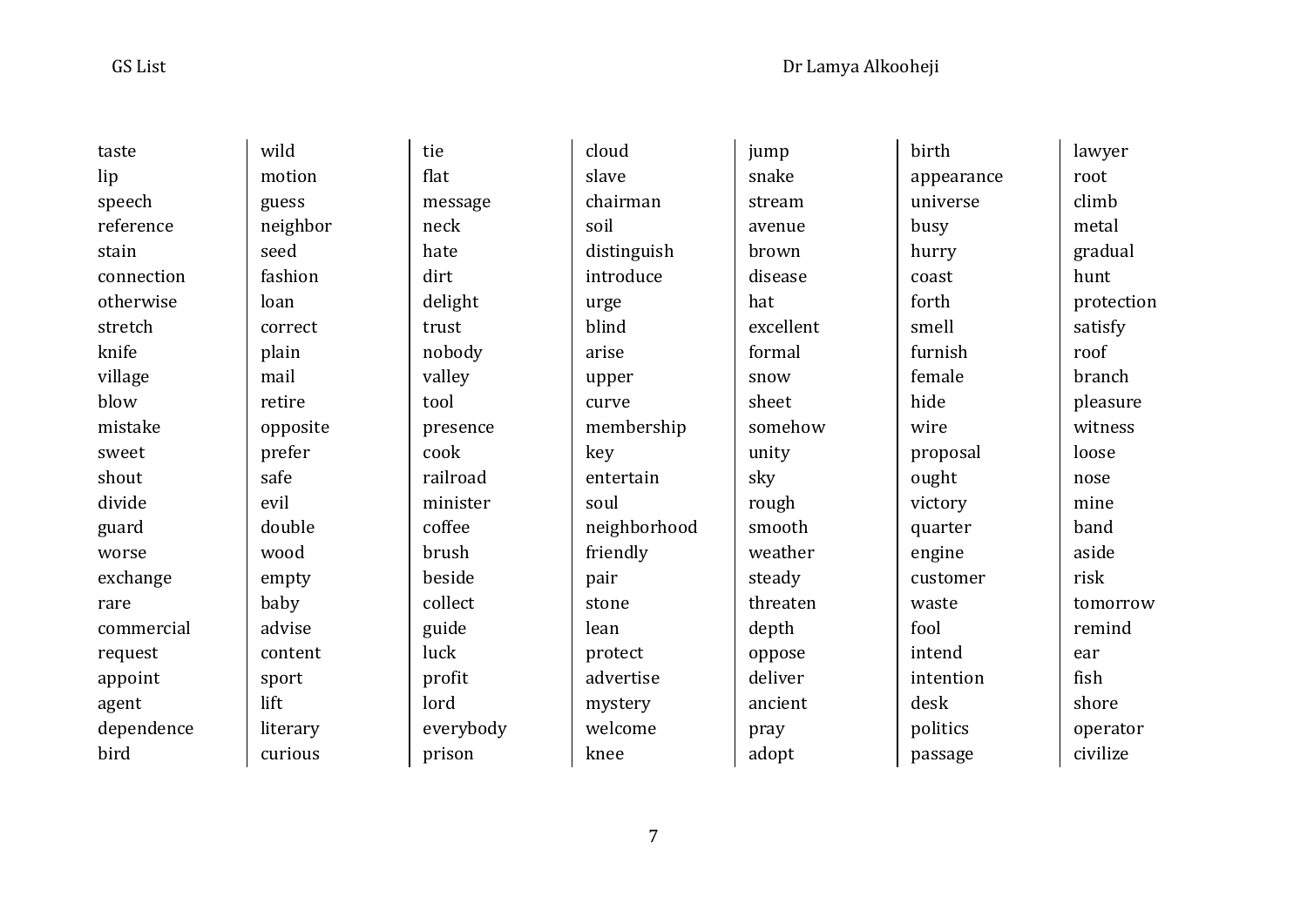being silent screen bind earn pack colony besides slip cousin scale relief explore stem brain musician defend bend somebody shadow mix smoke description fruit guilt

 yield sensitive salt pale sweep completion throat agriculture admire gentle dozen particle pleasant bay cup competition moon terrible strip mechanic shock conversation angle tall plenty

 star yellow sick

 thorough absolute succeed surround proud dear card lake breath afraid silence onto shoe

 chain slide copy

 wake severe pocket bone

machinery

 somewhere honest freeze dictionary calm swim ice male skin crack rush wet meat commerce joint gift host suspect path uncle afford instant satisfactory height track confidence

 grass suggestion favorite breakfast apart chest entrance march sink northern iron alive ill bag disturb native bedroom violent beneath pause tough substance threat charm absence

 factory spite meal universal accident highway sentence liberty wise noise discovery tube flash twist fence childhood joy sister sad efficiency disappear defeat extensive rent comparison

 possess grace flesh liquid scientist ease heaven milk sympathy rank restaurant frequency angry shade accuse necessity knock loud permanent row lovely confuse gold frighten solve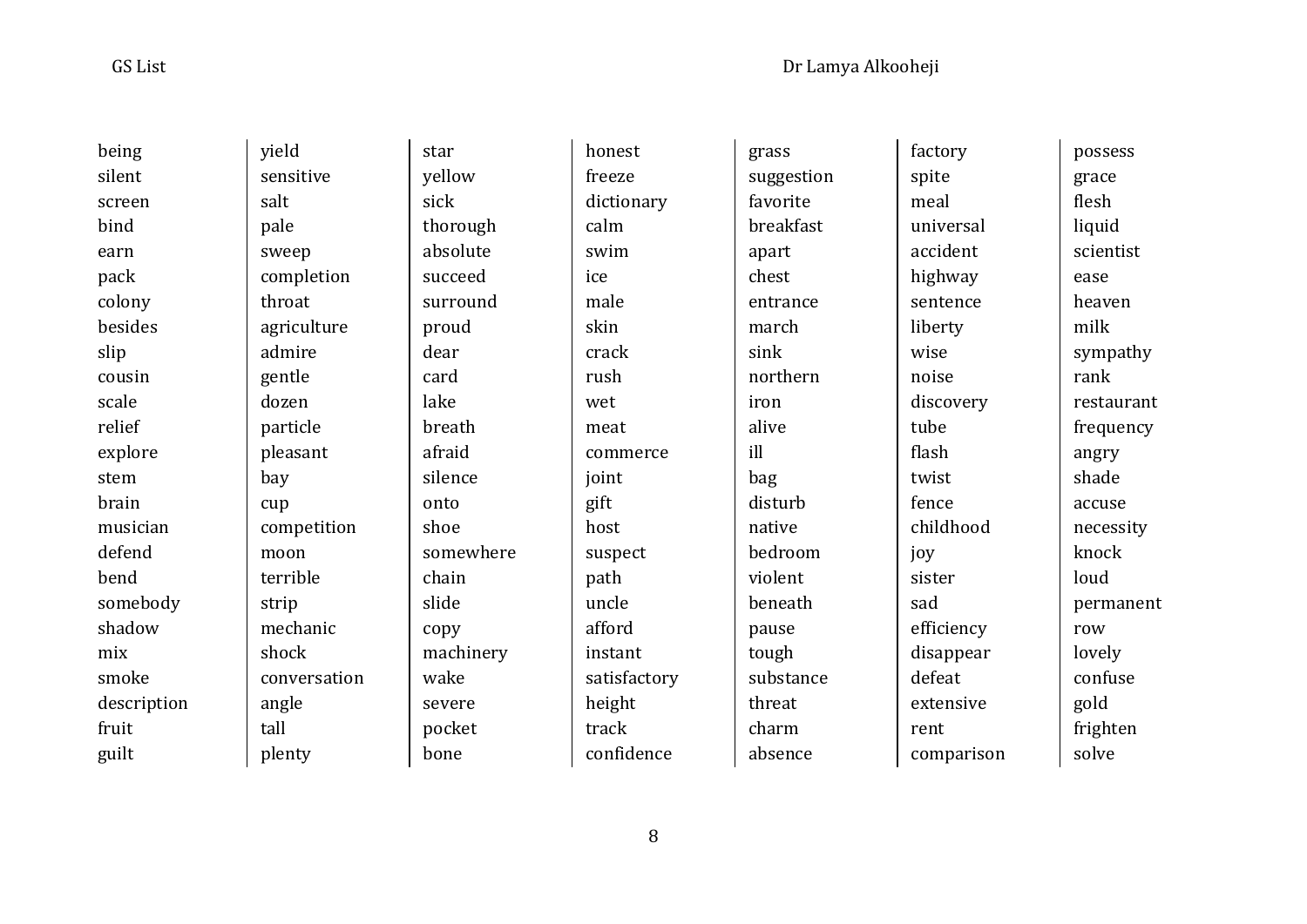grave

 salary photograph advice abroad wound virtue dare queen extra attract numerous pink gate expensive shut chicken forgive holy wooden prompt crime sorry republic anger

 visitor pile violence steel wing stair partner delay gentleman pour confusion damage kick safety burst network resistance screw pride till hire verb preach clerk everywhere  anyway connect efficient calculate opposition worship discipline camera mechanism insurance reduction

fan

egg

grain

drag

arrest

 string harbor

 cow grand funny

 strict lesson tight sand

 plate qualify elsewhere mad interference pupil fold royal valuable whisper anybody hurt excess quantity fun mud extension recognition kiss crop sail attractive habit relieve wisdom

 persuade certainty cloth eager deserve sympathetic cure trap puzzle powder raw mankind glad blame whenever anxiety bus tremble sacred fortunate glory golden neat weekend treasury

 overcome cat sacrifice complain elect roar sake temple self compete nurse stuff stomach peculiar repair storm ton desert allowance servant hunger conscience bread crash tip

 strengthen proof generous sir tonight whip tongue mill merchant coal ruin introduction courage actor belt stir package punish reflection breathe anywhere amuse dull fate net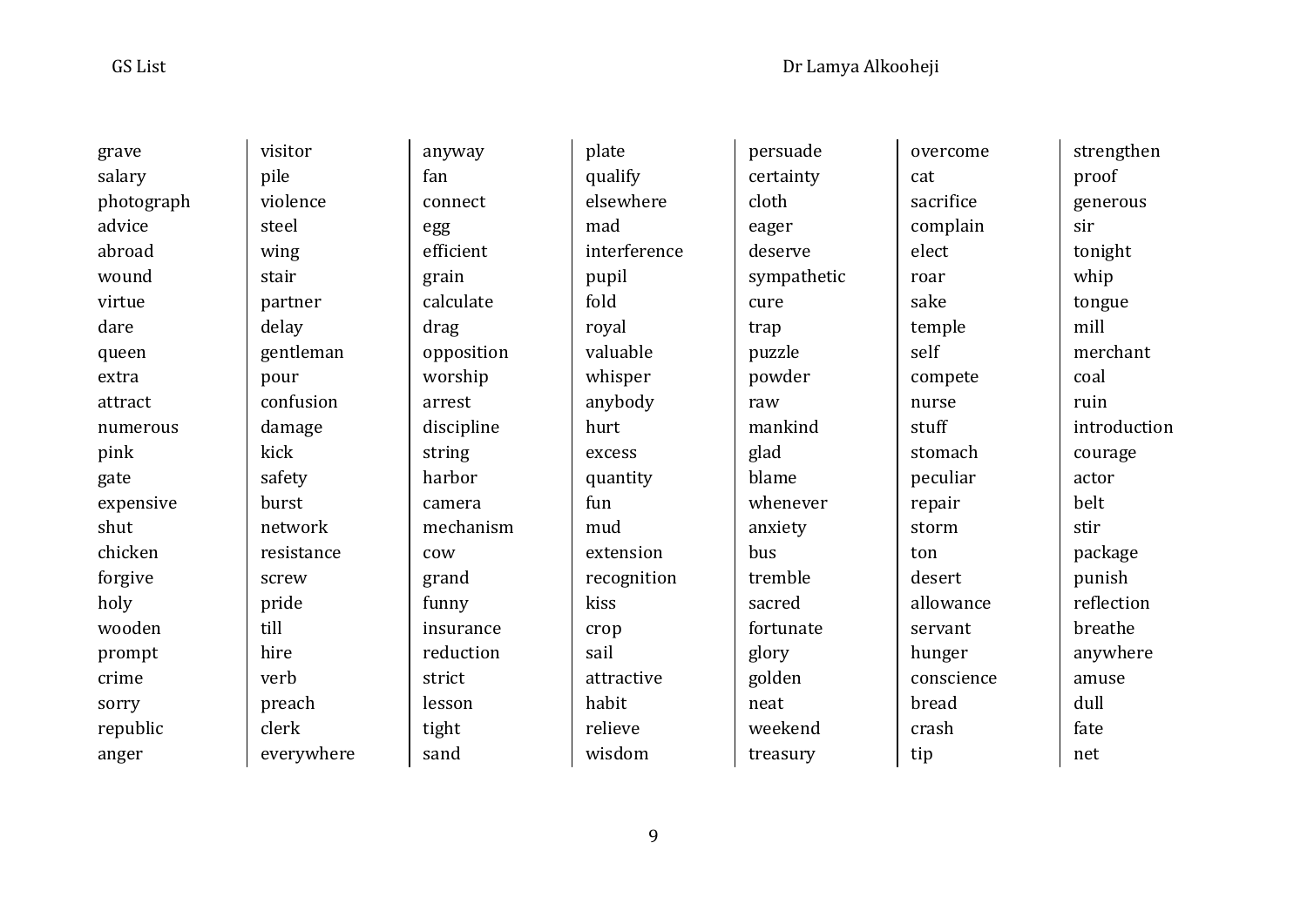fault

beam

 flame joke bless corn shell

dive

shine

dish

 greet flood

 fellowship furniture pencil border disappoint tempt supper destruction anxious cheap distant excuse insect ocean ceremony decrease prize harm insure verse pot sincere cotton leaf rub medicine stroke bite lung lonely admission stupid scratch composition broadcast drum resist neglect

 absent passenger adventure beg pipe beard bold meanwhile devil cheer nut split melt swear sugar bury wipe faint creature tail wealth earnest translate suspicion noble

 inquiry journey hesitate extraordinary borrow owe funeral ambition mixture slope criminal seldom map spin praise spare plow telegraph barrel straighten scarce lunch slavery creep sweat

 gay stiff brave seize convenient horizon moderate complicate dig curse weigh priest excessive quarrel widow modest dine politician custom educate salesman nail tap eastern possession

 satisfaction behave mercy scatter objection silver tent saddle wrap nest grind spell plaster arch swell friendship bath bundle grateful crown boundary nowhere asleep clock boil

 altogether lend holiday precious wander ugly reputation ticket pretend dismiss delicate despair awake tea FALSE fortune cap thread haste bare shirt bargain leather rail

butter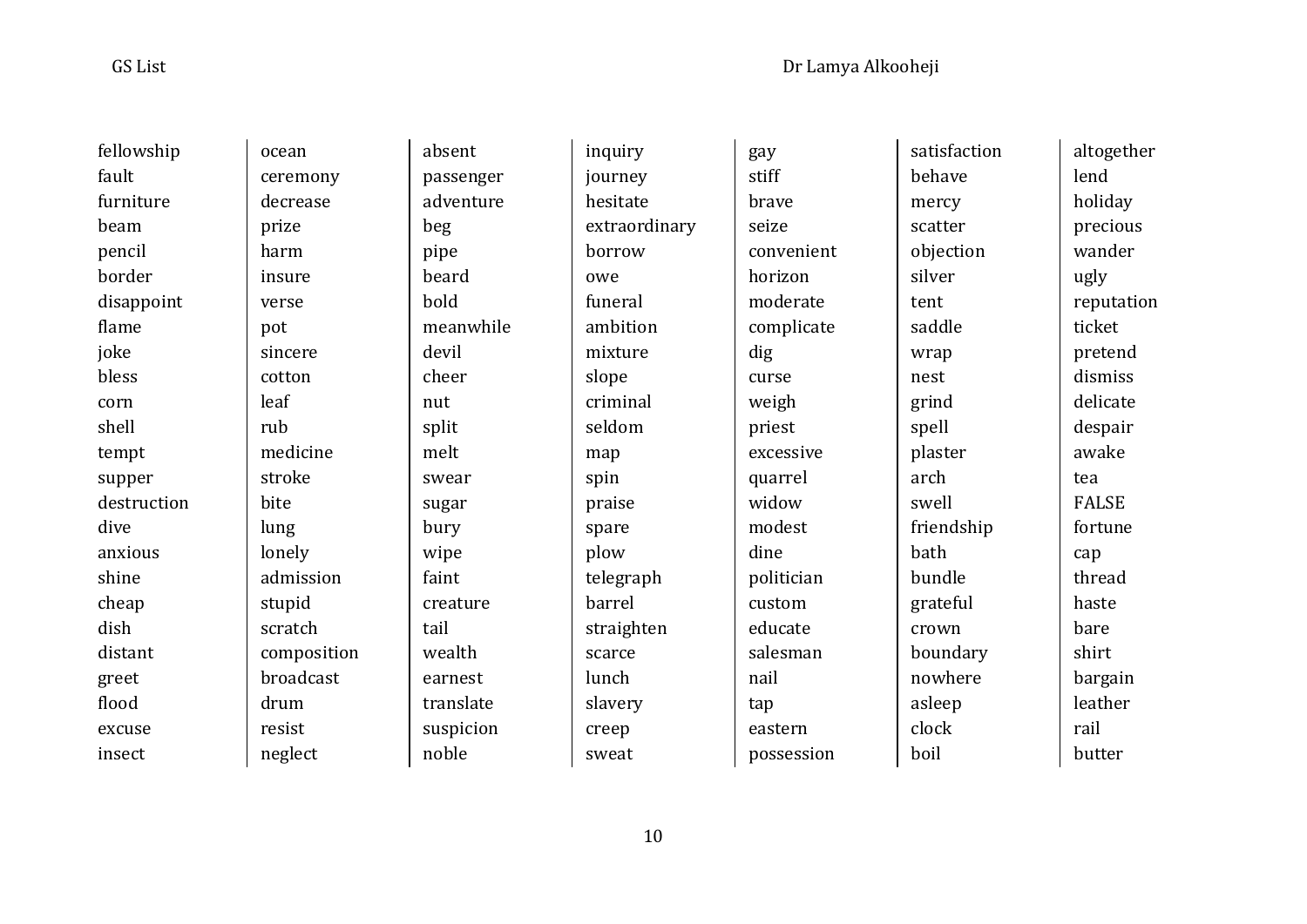dot inquire warmth decisive vessel pity steam pin bound companion toe reward forbid wherever tower bathe lodge swallow multiply bow kingdom garage permission pump prevention

 urgent aunt zero idle fever christmas regret jaw soap pronounce empire bowl outline organ imitation caution mineral disagree blade trick treasure immense convenience disapprove destructive

 fork noon

 tune polish poison shame loyalty cottage astonish shave feather sauce lid debt fade confess

ownership

classification

 descend cape mild clever envelope invention sheep

 splendid stamp float brick rice backward artificial attraction lamp curl shower elder bunch bell steer flavor spit rob cream interrupt pen weave orange

 businessman qualification

 rescue crush humble fancy decay polite tribe bleed coin fond autumn classify omit loyal needle lessen complaint pad steep skirt curtain calculation laughter solemn grease

 interfere explode fasten flag resign postpone patience boast rope envy airplane rid shield veil kneel tray explosive brass taxi wax duck button invent remedy bush

 thunder weaken poverty scrape arrow tender cruel soften mouse hay anyhow alike circular iuice shelf bake hatred cautious basket wreck width confident log heap suck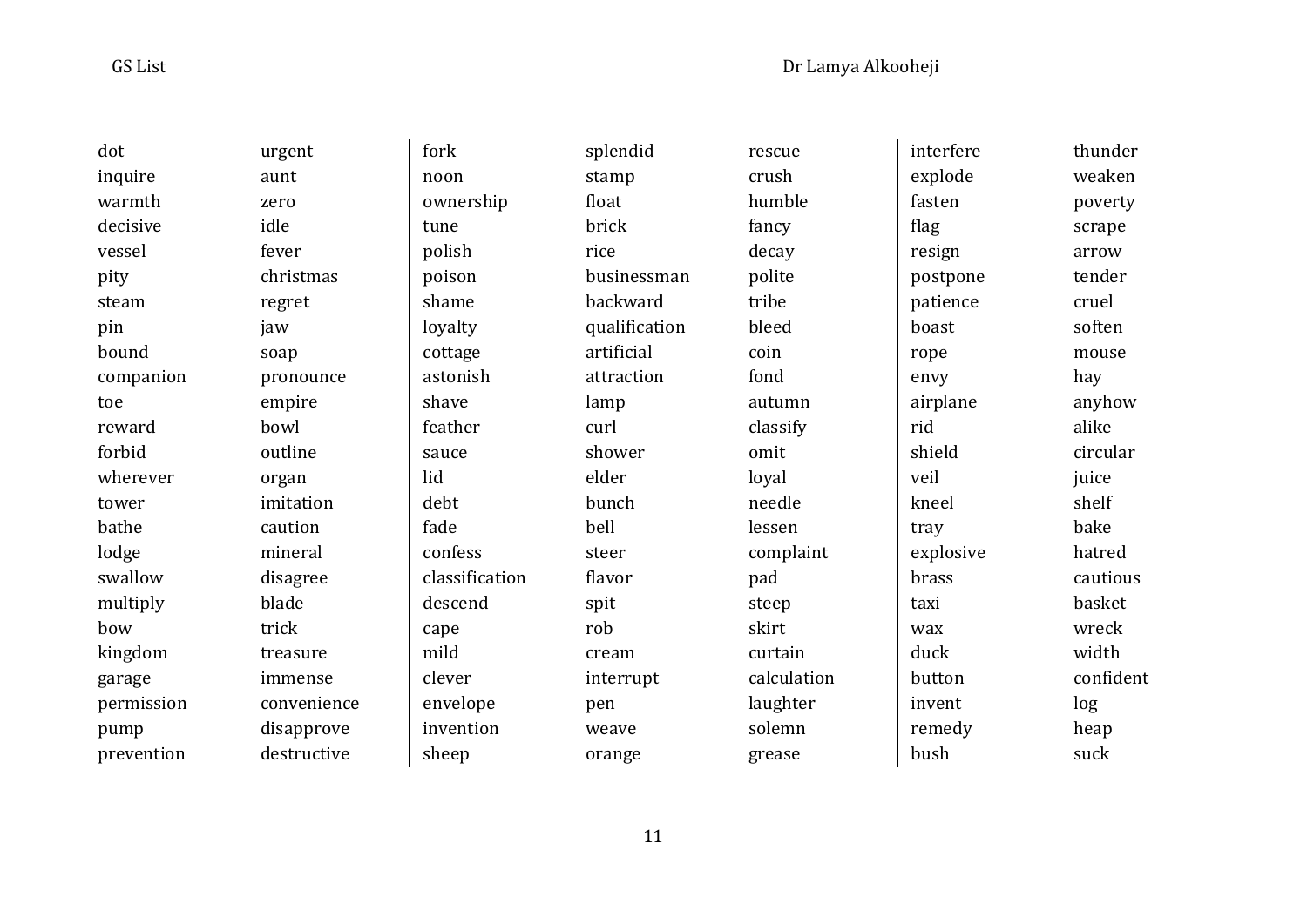ladder gap obey hut axe translation collar delivery reproduce confession pan prejudice voyage tobacco simplicity paste cake elephant ribbon harvest ashamed cave customary thief damp

 sew rust separation waiter pet straw upset towel refresh essence fur ambitious defendant daylight dip suspicious imaginary ash carriage educator saw stove rubber rug misery

 awkward rival roast deed preference explosion theatrical cultivate collector miserable wrist rabbit accustom tide insult thumb lump annoy toy heal shallow repetition soup whistle scenery

 apple offense cork ripe temper sore pinch diamond razor imaginative hook copper landlord influential rot hollow enclose harden wicked stiffen silk upright selfish stripe pig

 inward excellence rake purple hasten shorten applause ache apology knot nephew cushion drown nursery pint fierce imitate aloud gaiety robbery tighten perfection scorn whoever trunk

 wool sailor competitor moonlight deer bean everyday drawer disregard nowadays patriotic tin penny cage pardon lately offend coarse spoil horizontal sting ditch librarian meantime cough

 deaf sword messenger vain castle elastic comb rod widen sorrow inventor cliff umbrella interruption merry gallon conquest headache tailor bucket scent signature cart darken sometime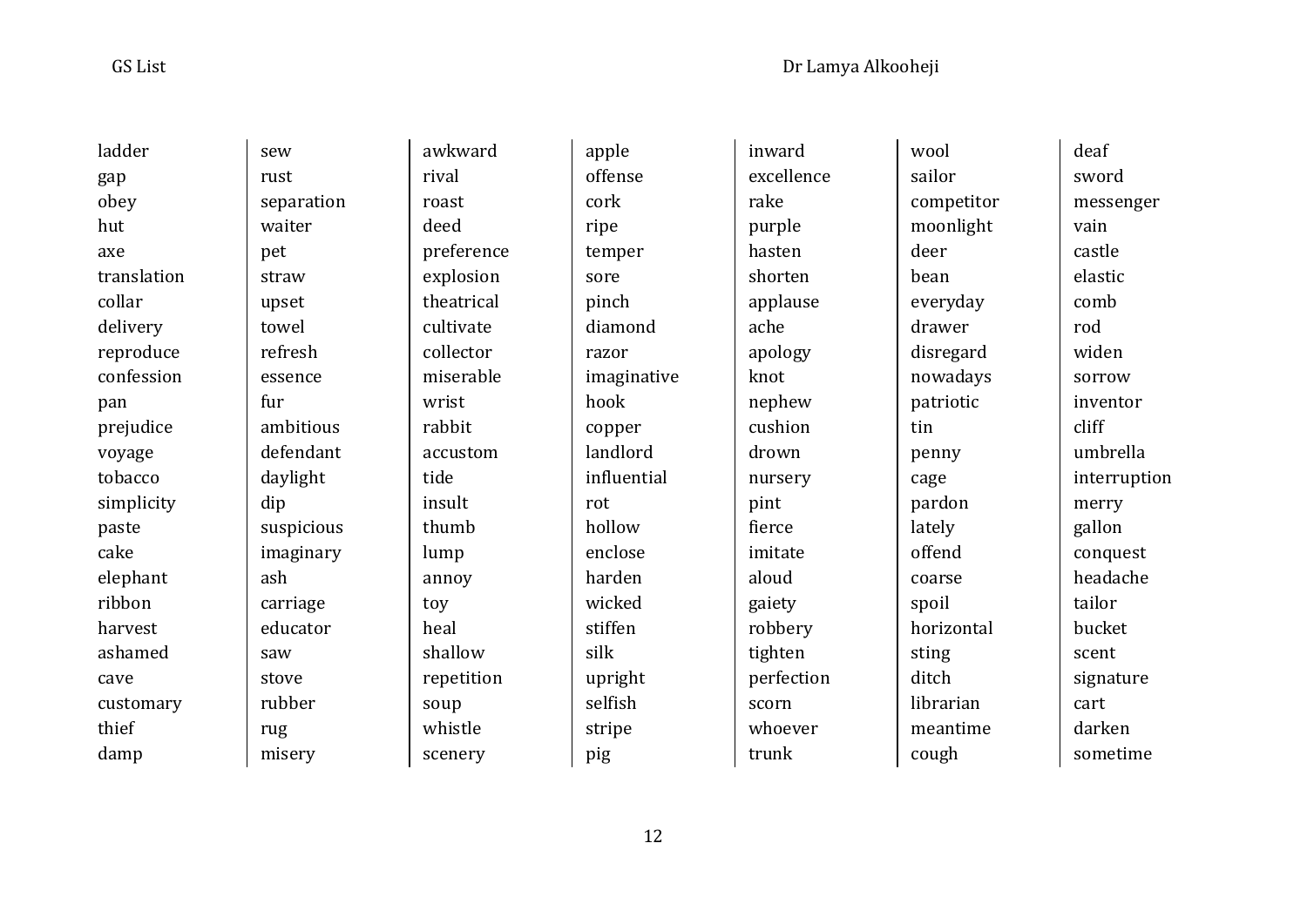applaud underneath hello pretense descent conquer framework confidential adoption disgust waist momentary receipt pearl ray lazy limb grammatical beast monkey jewel persuasion obedience sock vowel

 hammer inn chimney dissatisfaction annoyance ornament honesty outward sharpen handkerchief greed heavenly thirst niece spill loaf wheat worm secrecy rude heighten flatten loosen cheese rivalry

 royalty discontent complication fright indoor flour actress congratulation ounce fry everlasting goat ink disappearance reproduction thicken avoidance spoon strap deceive lengthen revenge correction descendant hesitation

 spade basin weed omission old-fashioned bicycle breadth photography coward mat rejoice cheat congratulate discomfort enclosure attentive paw overflow dissatisfy multiplication whichever tidy bribe mend stocking

 feast nuisance thorn tame inclusive homemade handwriting chalk sour slippery procession ripen jealous jealousy liar homecoming barber whiten berry lighten pigeon hinder bravery baggage noun

 amongst grammar cultivation companionship rubbish modesty woolen deepen pastry cupboard quart canal notebook deceit parcel brighten moderation punctual hurrah lipstick uppermost fatten conqueror hindrance

 cowardice obedient saucer madden scold weekday rotten disrespect widower deafen donkey businesslike motherhood sadden handshake calculator headdress scissors translator possessor shilling redden motherly whose cultivator